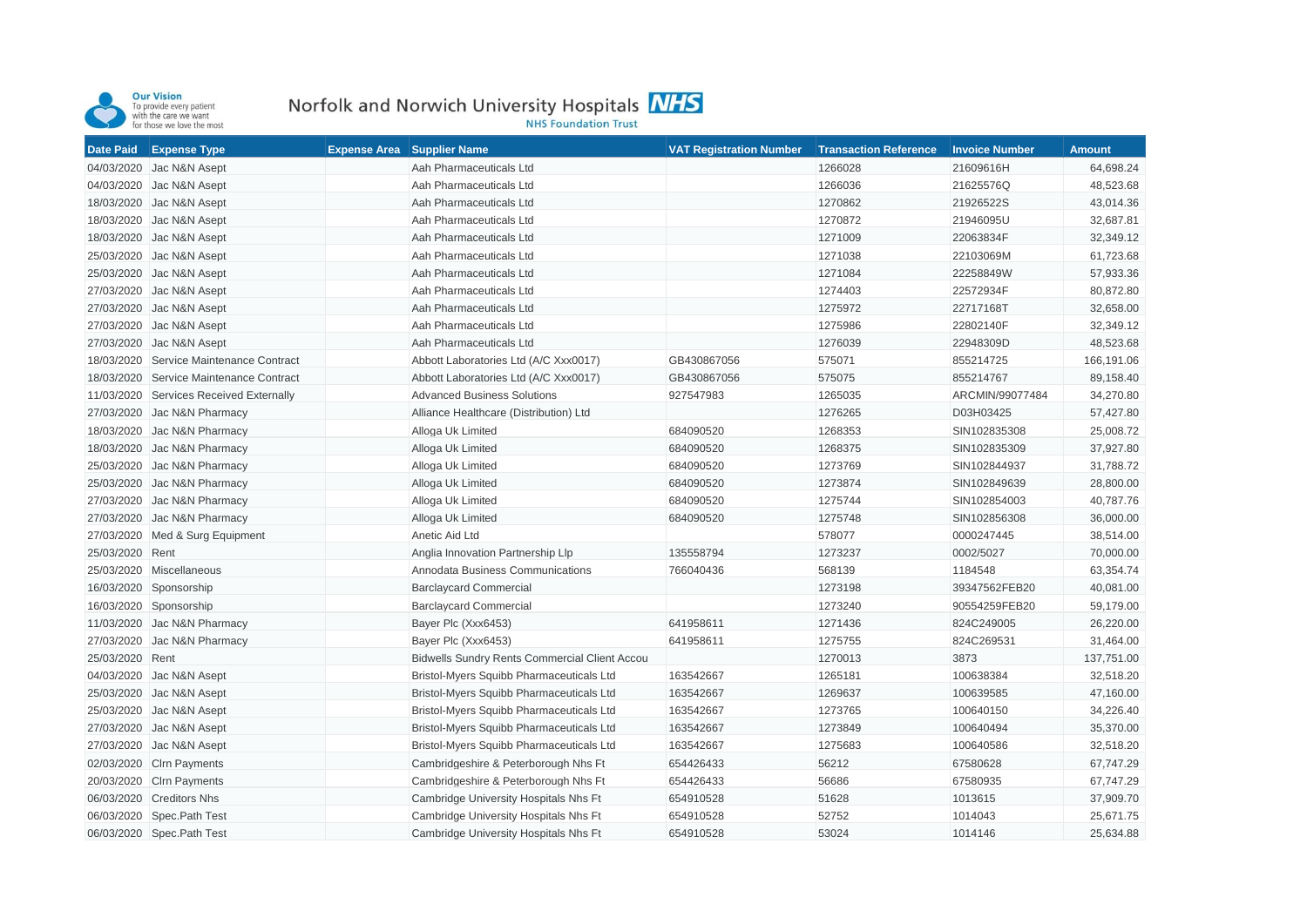|            | 06/03/2020 Clrn Payments       | Cambridge University Hospitals Nhs Ft | 654910528   | 55560   | 70025209   | 407,888.35 |
|------------|--------------------------------|---------------------------------------|-------------|---------|------------|------------|
| 20/03/2020 | <b>Creditors Nhs</b>           | Cambridge University Hospitals Nhs Ft | 654910528   | 50076   | 1013252    | 25,857.34  |
| 20/03/2020 | <b>CIrn Payments</b>           | Cambridge University Hospitals Nhs Ft | 654910528   | 55563   | 70025210   | 407,888.35 |
| 18/03/2020 | O-Plt & M Non Don-Gr Rep Cost  | Carleton Ltd                          | 696557666   | 1268735 | 00065231   | 39,566.40  |
| 27/03/2020 | Jac N&N Pharmacy               | Celgene Ltd                           | 896107201   | 1275687 | 8940212204 | 29,325.24  |
| 04/03/2020 | <b>Professional Fees</b>       | <b>Chs Healthcare</b>                 | GB669927759 | 1256479 | 32008      | 39,600.00  |
| 04/03/2020 | <b>Professional Fees</b>       | Chs Healthcare                        | GB669927759 | 1265054 | 32333      | 32,400.00  |
| 11/03/2020 | Med & Surg Equipment           | Cievert Ltd                           | 156903887   | 540614  | 90         | 25,680.00  |
| 04/03/2020 | Computer Hardware - Maint      | Civica Uk Limited                     | 391171065   | 1261689 | C/HA190959 | 67,350.00  |
| 27/03/2020 | <b>External Premises Costs</b> | Colney Innovations Ltd                | 135558794   | 1273107 | 0001/6354  | 40,163.93  |
| 11/03/2020 | Jac N&N Pharmacy               | Csl Behring Uk Limited                | 583602338   | 1267032 | 994020880  | 52,500.00  |
| 11/03/2020 | Jac N&N Pharmacy               | Csl Behring Uk Limited                | 583602338   | 1267033 | 994020881  | 63,000.00  |
| 27/03/2020 | Jac N&N Pharmacy               | Csl Behring Uk Limited                | 583602338   | 1273826 | 994021884  | 84,000.00  |
| 25/03/2020 | Service Maintenance Contract   | <b>Cyres Ltd</b>                      | 785026418   | 573970  | 72423      | 30,000.00  |
| 04/03/2020 | <b>Bed Hire</b>                | Drive Devilbiss Healthcare Limited    | 461127766   | 567945  | 709389     | 48,209.04  |
| 18/03/2020 | <b>Bed Hire</b>                | Drive Devilbiss Healthcare Limited    | 461127766   | 570120  | 710723     | 48,182.90  |
| 27/03/2020 | <b>Bed Hire</b>                | Drive Devilbiss Healthcare Limited    | 461127766   | 576166  | 712829     | 47,443.97  |
| 13/03/2020 | <b>Cirn Payments</b>           | East And North Herts Nhs Trust        | 654973984   | 56440   | 4168652    | 94,621.58  |
| 13/03/2020 | <b>CIrn Payments</b>           | East And North Herts Nhs Trust        | 654973984   | 56446   | 4168651    | 132,168.00 |
| 13/03/2020 | <b>CIrn Payments</b>           | East And North Herts Nhs Trust        | 654973984   | 56448   | 4168653    | 132,168.00 |
| 13/03/2020 | <b>CIrn Payments</b>           | East And North Herts Nhs Trust        | 654973984   | 56453   | 4168654    | 94,621.58  |
| 02/03/2020 | <b>Cirn Payments</b>           | East Suffolk & North Essex Nhs Ft     | 654921325   | 56252   | 6000009121 | 136,297.00 |
| 06/03/2020 | <b>CIrn Payments</b>           | East Suffolk & North Essex Nhs Ft     | 654921325   | 56303   | 6000009182 | 147,843.88 |
| 20/03/2020 | <b>CIrn Payments</b>           | East Suffolk & North Essex Nhs Ft     | 654921325   | 56683   | 6000009389 | 147,843.88 |
| 20/03/2020 | <b>CIm Payments</b>            | East Suffolk & North Essex Nhs Ft     | 654921325   | 56828   | 6000009636 | 48,239.54  |
| 11/03/2020 | O-It Non Donated - Gr Rep Cost | European Electronique Ltd             | 834853016   | 1265570 | 0001570230 | 359,424.00 |
| 11/03/2020 | O-It Non Donated - Gr Rep Cost | European Electronique Ltd             | 834853016   | 1266973 | 0001570314 | 62,400.00  |
| 25/03/2020 | O-It Non Donated - Gr Rep Cost | European Electronique Ltd             | 834853016   | 1271300 | 0001571065 | 578,130.37 |
| 04/03/2020 | Drugs                          | <b>Genmed Me Limited</b>              |             | 1254908 | 17036      | 34,070.18  |
| 04/03/2020 | Service Maintenance Contract   | <b>Genmed Me Limited</b>              |             | 1262801 | 17114      | 42,353.24  |
| 04/03/2020 | Service Maintenance Contract   | <b>Genmed Me Limited</b>              |             | 567273  | 17093      | 59,227.67  |
| 11/03/2020 | Service Maintenance Contract   | <b>Genmed Me Limited</b>              |             | 568637  | 17142      | 178,290.98 |
| 11/03/2020 | Service Maintenance Contract   | <b>Genmed Me Limited</b>              |             | 568638  | 17137      | 89,809.40  |
| 11/03/2020 | <b>Laboratory Consumables</b>  | <b>Genmed Me Limited</b>              |             | 568640  | 17134      | 67,069.38  |
| 11/03/2020 | Service Maintenance Contract   | <b>Genmed Me Limited</b>              |             | 568642  | 17136      | 53,208.84  |
| 11/03/2020 | Service Maintenance Contract   | <b>Genmed Me Limited</b>              |             | 568643  | 17139      | 62,527.01  |
| 11/03/2020 | Service Maintenance Contract   | <b>Genmed Me Limited</b>              |             | 568644  | 17140      | 95,707.51  |
| 11/03/2020 | Service Maintenance Contract   | <b>Genmed Me Limited</b>              |             | 568645  | 17143      | 27,865.62  |
| 11/03/2020 | Service Maintenance Contract   | <b>Genmed Me Limited</b>              |             | 568647  | 17144      | 30,113.57  |
| 11/03/2020 | Service Maintenance Contract   | <b>Genmed Me Limited</b>              |             | 568648  | 17133      | 31,419.50  |
| 11/03/2020 | Service Maintenance Contract   | <b>Genmed Me Limited</b>              |             | 568650  | 17135      | 30,323.18  |
| 25/03/2020 | Service Maintenance Contract   | <b>Genmed Me Limited</b>              |             | 574908  | 17228      | 59,227.67  |
| 25/03/2020 | Service Maintenance Contract   | <b>Genmed Me Limited</b>              |             | 574981  | 17227      | 132,288.00 |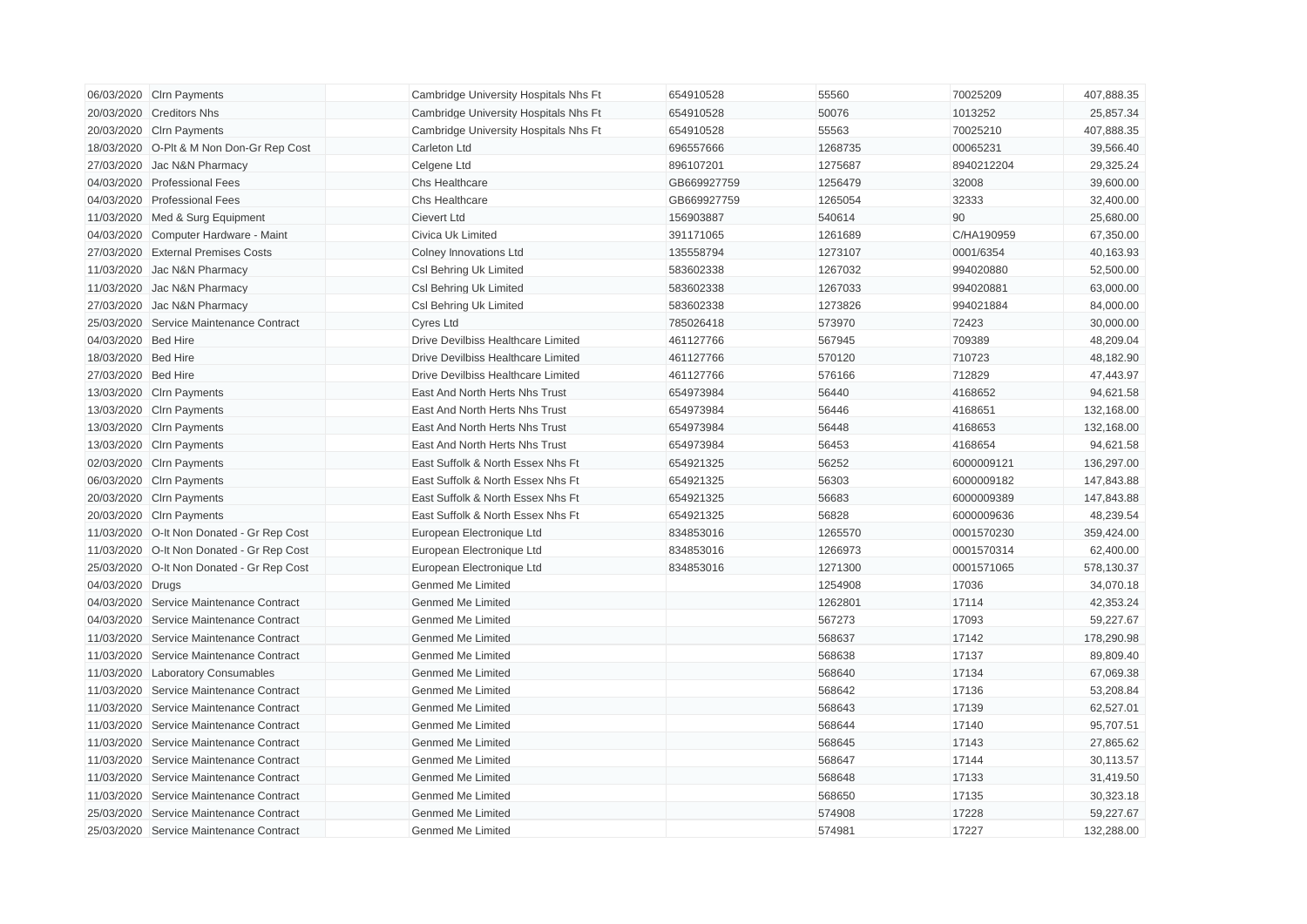|            | 25/03/2020 Service Maintenance Contract  | <b>Genmed Me Limited</b>               |             | 574990  | 17223               | 30,323.18  |
|------------|------------------------------------------|----------------------------------------|-------------|---------|---------------------|------------|
| 25/03/2020 | Service Maintenance Contract             | Genmed Me Limited                      |             | 574991  | 17222               | 31,852.38  |
|            | 25/03/2020 Service Maintenance Contract  | <b>Genmed Me Limited</b>               |             | 574998  | 17224               | 85,440.43  |
| 27/03/2020 | Service Maintenance Contract             | <b>Genmed Me Limited</b>               |             | 578972  | 17288               | 259,915.62 |
| 27/03/2020 | <b>Equipment Main</b>                    | Getinge Uk Ltd (Xxx2003)               |             | 577515  | 012003478           | 29,274.26  |
| 11/03/2020 | Computer Hardware - Maint                | Global Healthcare Exchange Ltd         | 651 0463 65 | 569262  | 715-00001659        | 26,156.40  |
| 11/03/2020 | Jac N&N Pharmacy                         | Grifols Uk Ltd                         |             | 1266732 | 5816028410          | 31,600.00  |
| 27/03/2020 | Jac N&N Pharmacy                         | Grifols Uk Ltd                         |             | 1271802 | 5816028742          | 51,350.00  |
| 11/03/2020 | <b>Capacity Support Costs</b>            | Healthcare Business Solutions (Uk) Ltd | GB208400741 | 570195  | 602                 | 45,219.22  |
| 25/03/2020 | <b>Capacity Support Costs</b>            | Healthcare Business Solutions (Uk) Ltd | GB208400741 | 576151  | 633                 | 132,555.87 |
| 04/03/2020 | Service Maintenance Contract             | Homelink Healthcare Ltd                |             | 568555  | <b>INV-10278</b>    | 83,276.00  |
| 27/03/2020 | Service Maintenance Contract             | Homelink Healthcare Ltd                |             | 575186  | INV-10286           | 73,116.00  |
| 04/03/2020 | <b>Capacity Support Costs</b>            | Inhealth Limited                       | 787424685   | 1248505 | SD230614625NAN      | 115,092.41 |
| 04/03/2020 | Services Received Externally             | Inhealth Limited                       | 787424685   | 1250288 | <b>IHLIN0020587</b> | 25,650.00  |
| 04/03/2020 | <b>Capacity Support Costs</b>            | Inhealth Limited                       | 787424685   | 1256754 | SD230614626NAN      | 113,478.22 |
| 04/03/2020 | <b>External Premises Costs</b>           | Inhealth Limited                       | 787424685   | 1267962 | <b>IHLIN0021994</b> | 27,756.00  |
| 11/03/2020 | <b>Capacity Support Costs</b>            | Inhealth Limited                       | 787424685   | 1244961 | SD230614624NAN      | 116,138.68 |
| 11/03/2020 | <b>Capacity Support Costs</b>            | Inhealth Limited                       | 787424685   | 1244964 | SD230614622NAN      | 116,075.46 |
| 18/03/2020 | <b>External Premises Costs</b>           | Inhealth Limited                       | 787424685   | 1264502 | SD230614627NAN      | 118,553.40 |
| 25/03/2020 | Computer Hardware - Maint                | Insight Direct (Uk) Ltd                | 654931321   | 560312  | 4668223             | 39,627.60  |
| 27/03/2020 | O-Plt & M Non Don-Gr Rep Cost            | Inspiration Healthcare Ltd             | GB816709809 | 1275617 | SI206002192         | 30,687.60  |
| 27/03/2020 | Computer Hardware - Maint                | Intersystems                           |             | 575795  | 2003-002-000202     | 42,418.18  |
| 04/03/2020 | Furniture                                | Iq Workspace Ltd                       | GB301943627 | 559012  | 2096                | 41,571.94  |
| 13/03/2020 | <b>External Premises Costs</b>           | James Paget Uni Hosp Nhs Ft            | 654926212   | 49986   | 101237              | 133,640.00 |
| 13/03/2020 | <b>External Premises Costs</b>           | James Paget Uni Hosp Nhs Ft            | 654926212   | 55640   | 106963              | 30,341.22  |
| 13/03/2020 | <b>External Premises Costs</b>           | James Paget Uni Hosp Nhs Ft            | 654926212   | 56343   | 107678              | 123,228.52 |
| 13/03/2020 | <b>CIrn Payments</b>                     | James Paget Uni Hosp Nhs Ft            | 654926212   | 56344   | 107679              | 34,122.99  |
| 20/03/2020 | Deferred Income                          | James Paget Uni Hosp Nhs Ft            | 654926212   | 54395   | 105160              | 52,010.41  |
| 20/03/2020 | Deferred Income                          | James Paget Uni Hosp Nhs Ft            | 654926212   | 54849   | 105820              | 63,339.92  |
| 20/03/2020 | Deferred Income                          | James Paget Uni Hosp Nhs Ft            | 654926212   | 56021   | 107312              | 68,592.87  |
| 20/03/2020 | <b>External Premises Costs</b>           | James Paget Uni Hosp Nhs Ft            | 654926212   | 56673   | 107970              | 27,703.71  |
| 20/03/2020 | <b>CIrn Payments</b>                     | James Paget Uni Hosp Nhs Ft            | 654926212   | 56811   | 108075              | 34,122.99  |
| 20/03/2020 | <b>External Premises Costs</b>           | James Paget Uni Hosp Nhs Ft            | 654926212   | 56894   | 108115              | 123,762.10 |
| 04/03/2020 | Jac N&N Asept                            | Janssen-Cilag Ltd                      | 207929448   | 1263730 | 930625603           | 28.620.00  |
| 11/03/2020 | Jac N&N Pharmacy                         | Janssen-Cilag Ltd                      | 207929448   | 1268290 | 930628054           | 29,205.47  |
| 18/03/2020 | Jac N&N Asept                            | Janssen-Cilag Ltd                      | 207929448   | 1268359 | 930630524           | 26,956.80  |
| 25/03/2020 | Jac N&N Asept                            | Janssen-Cilag Ltd                      | 207929448   | 1268366 | 930630874           | 61,178.40  |
| 27/03/2020 | Jac N&N Asept                            | Janssen-Cilag Ltd                      | 207929448   | 1273853 | 930635689           | 35,942.40  |
| 27/03/2020 | Jac N&N Asept                            | Janssen-Cilag Ltd                      | 207929448   | 1276137 | 930638434           | 29,380.80  |
| 27/03/2020 | Jac N&N Pharmacy                         | Janssen-Cilag Ltd                      | 207929448   | 1277231 | 930639018           | 37,535.93  |
| 25/03/2020 | O-PIt & M Non Don-Gr Rep Cost            | Keeler Ltd                             |             | 1266273 | IN-010953           | 36,578.40  |
|            | 04/03/2020 O-Plt & M Non Don-Gr Rep Cost | Laborie Medical Technologies Uk        | 880015447   | 1256591 | 441421483           | 71,860.80  |
|            | 27/03/2020 O-Plt & M Non Don-Gr Rep Cost | Lte Scientific Ltd                     | 562794311   | 1230793 | 133055              | 94,143.16  |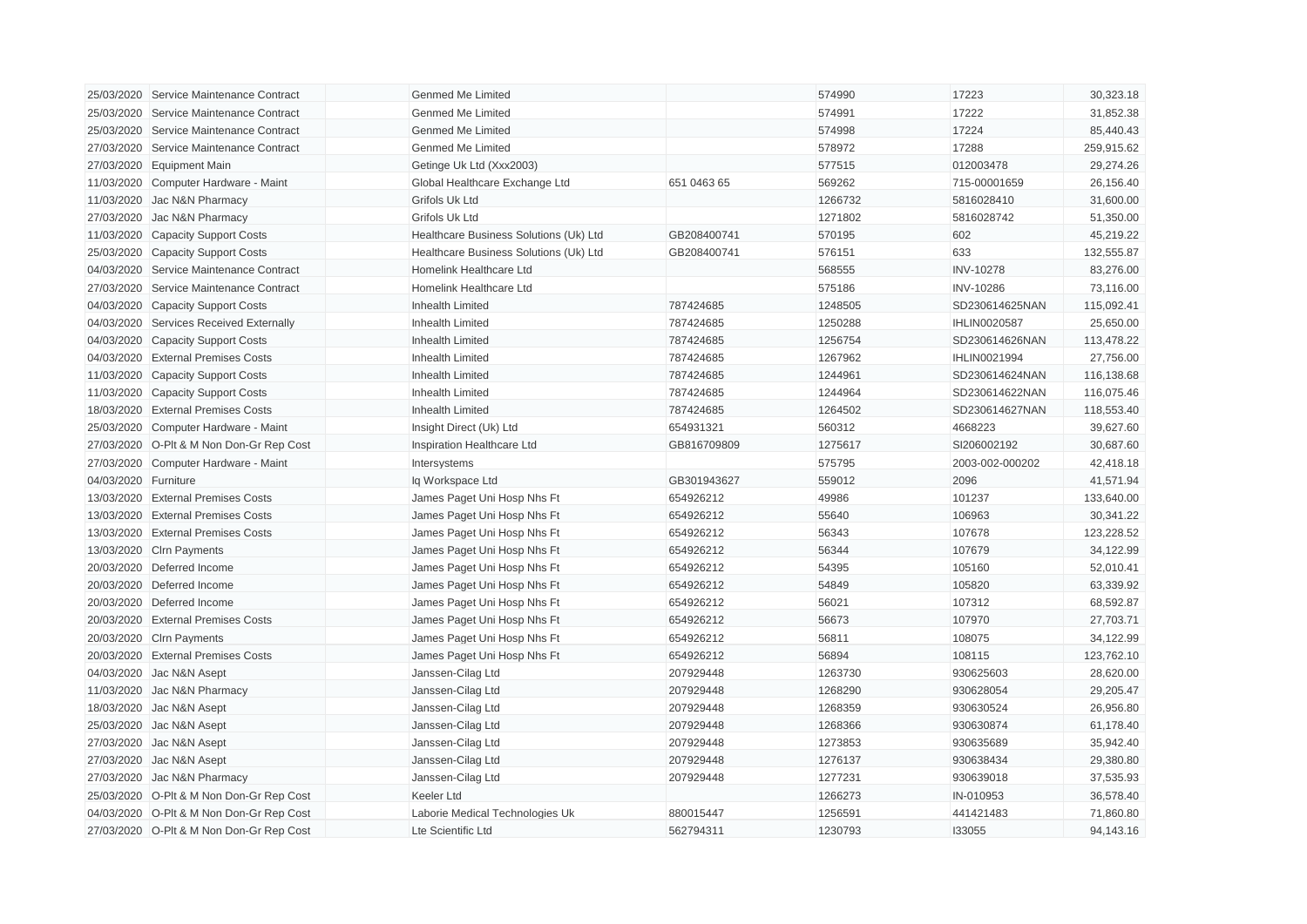| 04/03/2020 | Med & Surg Equipment                | Medtronic Ltd                                 | 467254526   | 557720  | 1099652063   | 28,080.00  |
|------------|-------------------------------------|-----------------------------------------------|-------------|---------|--------------|------------|
| 04/03/2020 | Med & Surg Equipment                | Medtronic Ltd                                 | 467254526   | 562375  | 1099682539   | 54,132.00  |
| 18/03/2020 | Med & Surg Equipment                | Medtronic Ltd                                 | 467254526   | 552799  | 1099628547   | 70,662.00  |
| 18/03/2020 | Med & Surg Equipment                | Medtronic Ltd                                 | 467254526   | 573095  | 1099720947   | 36,720.00  |
| 25/03/2020 | Med & Surg Equipment                | Medtronic Ltd                                 | 467254526   | 574388  | 1099735064   | 72,000.00  |
| 31/03/2020 | O-Auc Assets-Gr Rep Cost            | Module Co Ltd                                 | 918432421   | 1276769 | SIN000384    | 848,400.00 |
| 26/03/2020 | <b>Blood Products</b>               | Nhs Blood And Transplant                      | 654961603   | 56542   | 886885       | 159,646.25 |
| 06/03/2020 | Deferred Income                     | Nhs North Norfolk Ccg                         |             | 54941   | 7021601547   | 77,410.79  |
| 20/03/2020 | Pensions > 1yr                      | <b>Nhs Pension Scheme</b>                     | 654434729   | 56113   | 2000002755   | 30,169.41  |
| 25/03/2020 | Services Received Externally        | Nhs Shared Business Services Limited          | 848137212   | 1266665 | 100079695    | 38,963.10  |
| 27/03/2020 | Services Received Externally        | Nhs Shared Business Services Limited          | 848137212   | 1273055 | 100080719    | 38,963.10  |
| 02/03/2020 | Med & Surg Equipment                | Nhs Supply Chain Capital (Inv Prefix 905)     | GB290885854 | 2434    | 9050001798   | 29,276.06  |
| 02/03/2020 | Med & Surg Equipment                | Nhs Supply Chain Capital (Inv Prefix 905)     | GB290885854 | 2439    | 9050001901   | 29,276.06  |
| 06/03/2020 | Med & Surg Equipment                | Nhs Supply Chain Capital (Inv Prefix 905)     | GB290885854 | 2444    | 9050001916   | 52,800.00  |
| 02/03/2020 | <b>Nhs Logistics</b>                | Nhs Supply Chain Consumables                  | GB290885854 | 56218   | 1010213183   | 196,082.80 |
| 06/03/2020 | <b>Nhs Logistics</b>                | Nhs Supply Chain Consumables                  | GB290885854 | 56284   | 1010218722   | 228,871.40 |
| 13/03/2020 | <b>Nhs Logistics</b>                | Nhs Supply Chain Consumables                  | GB290885854 | 56412   | 1010222755   | 220,763.30 |
| 13/03/2020 | <b>Nhs Logistics</b>                | Nhs Supply Chain Consumables                  | GB290885854 | 56514   | 1010228360   | 182,833.52 |
| 20/03/2020 | <b>Nhs Logistics</b>                | Nhs Supply Chain Consumables                  | GB290885854 | 56675   | 1010233851   | 228,792.83 |
| 20/03/2020 | <b>Nhs Logistics</b>                | Nhs Supply Chain Consumables                  | GB290885854 | 56762   | 1010240005   | 218,861.19 |
| 20/03/2020 | <b>Nhs Logistics</b>                | Nhs Supply Chain Consumables                  | GB290885854 | 56899   | 1010243489   | 248,880.08 |
| 20/03/2020 | <b>Nhs Logistics</b>                | Nhs Supply Chain Consumables                  | GB290885854 | 57004   | 1010250818   | 233,608.93 |
| 20/03/2020 | Service Maintenance Contract        | Nhs Supply Chain Maintenance (Inv Prefix 201) | GB290885854 | 2465    | 2010006940   | 624,799.98 |
| 02/03/2020 | Cirn Payments                       | Norfolk Community Health And Care Nhs Trust   | 654440779   | 56226   | 66880752     | 35,094.34  |
| 20/03/2020 | <b>CIrn Payments</b>                | Norfolk Community Health And Care Nhs Trust   | 654440779   | 56802   | 66881137     | 32,353.44  |
| 20/03/2020 | Stroke Pass Through Payments        | Norfolk Community Health And Care Nhs Trust   | 654440779   | 56833   | 66881142     | 104,285.66 |
| 20/03/2020 | <b>Stroke Pass Through Payments</b> | Norfolk Community Health And Care Nhs Trust   | 654440779   | 56834   | 66881141     | 246,712.83 |
| 20/03/2020 | Miscellaneous                       | Norfolk & Suffolk Nhs Foundation Trust        | 654931517   | 2493    | 68280939     | 51,740.00  |
| 20/03/2020 | Miscellaneous                       | Norfolk & Suffolk Nhs Foundation Trust        | 654931517   | 2494    | 68280938     | 29,352.00  |
| 20/03/2020 | <b>CIrn Payments</b>                | Norfolk & Suffolk Nhs Foundation Trust        | 654931517   | 56711   | 68280748     | 41,039.84  |
| 20/03/2020 | <b>CIrn Payments</b>                | Norfolk & Suffolk Nhs Foundation Trust        | 654931517   | 56713   | 68280746     | 40,866.04  |
| 20/03/2020 | <b>Cirn Payments</b>                | Norfolk & Suffolk Nhs Foundation Trust        | 654931517   | 56717   | 68280747     | 41,239.84  |
| 20/03/2020 | <b>Cirn Payments</b>                | Norfolk & Suffolk Nhs Foundation Trust        | 654931517   | 56718   | 68280745     | 43,422.24  |
| 11/03/2020 | <b>External Premises Costs</b>      | Norse Commercial (Eastern) Services Ltd       | 785421021   | 1263652 | 10IN-1012674 | 66,693.84  |
| 11/03/2020 | <b>External Premises Costs</b>      | Norse Commercial (Eastern) Services Ltd       | 785421021   | 1263674 | 10IN-1012673 | 46,499.45  |
| 11/03/2020 | Miscellaneous                       | Norse Commercial (Eastern) Services Ltd       | 785421021   | 574806  | 05IN-1020844 | 60,000.00  |
| 18/03/2020 | <b>External Premises Costs</b>      | Norse Commercial (Eastern) Services Ltd       | 785421021   | 1272171 | 10IN-1011952 | 46,499.45  |
| 27/03/2020 | <b>External Premises Costs</b>      | Norse Commercial (Eastern) Services Ltd       | 785421021   | 1264463 | 10IN-1011972 | 32,493.00  |
| 13/03/2020 | <b>Cirn Payments</b>                | North West Anglia Nhs Ft                      | 654936110   | 56444   | 17452323     | 90,077.19  |
| 20/03/2020 | <b>Cirn Payments</b>                | North West Anglia Nhs Ft                      | 654936110   | 56826   | 17452658     | 90,077.19  |
| 20/03/2020 | <b>Cirn Payments</b>                | North West Anglia Nhs Ft                      | 654936110   | 57054   | 17452870     | 90,077.19  |
| 04/03/2020 | Jac N&N Pharmacy                    | Novartis Pharmaceuticals Uk Ltd               | 557290227   | 1263569 | 92238039     | 28,790.08  |
| 04/03/2020 | Jac N&N Pharmacy                    | Novartis Pharmaceuticals Uk Ltd               | 557290227   | 1263570 | 92238038     | 36,965.52  |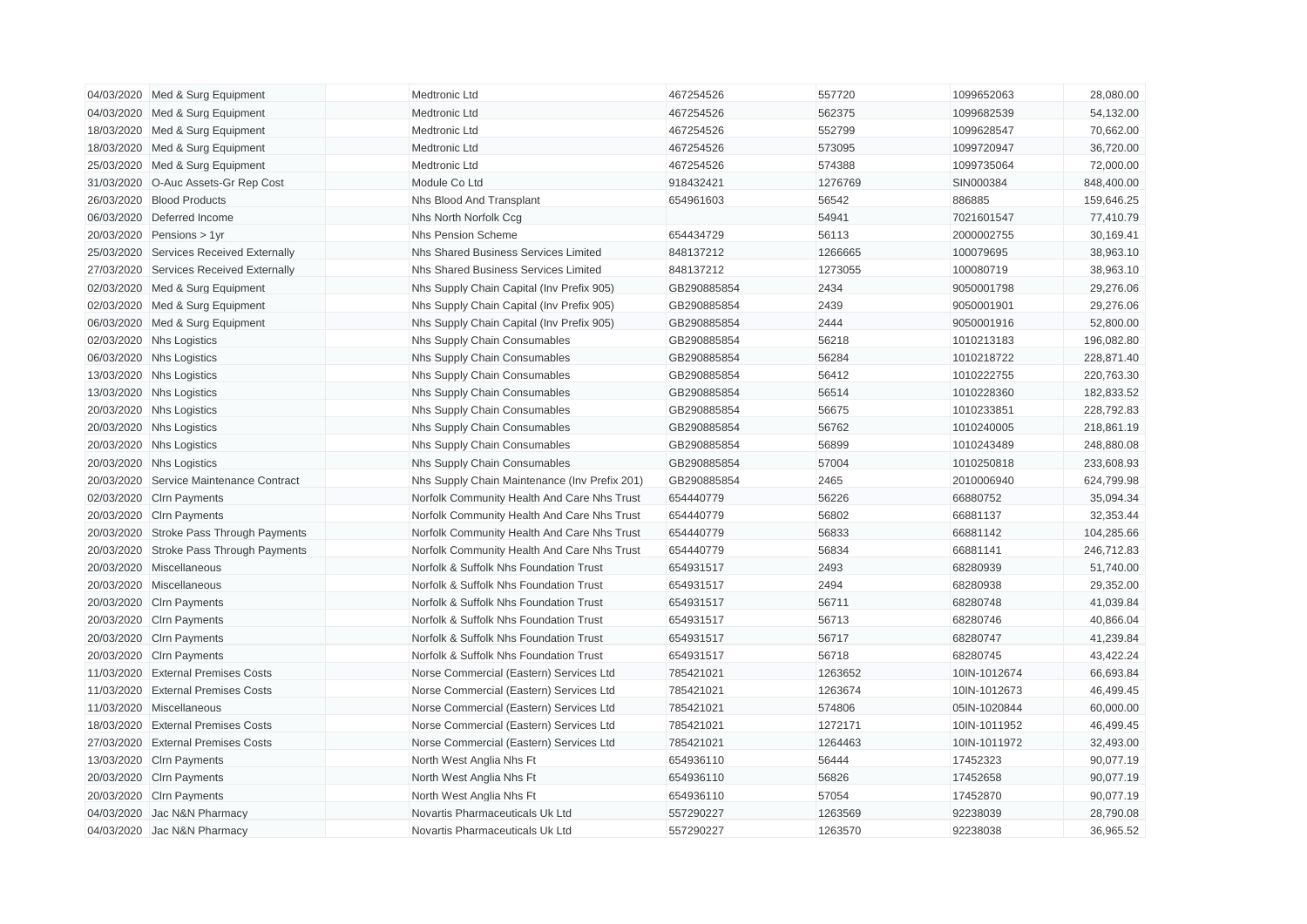| 04/03/2020 | Jac N&N Pharmacy               | Novartis Pharmaceuticals Uk Ltd | 557290227      | 1265169 | 92239276   | 38,122.18    |
|------------|--------------------------------|---------------------------------|----------------|---------|------------|--------------|
| 04/03/2020 | Jac N&N Pharmacy               | Novartis Pharmaceuticals Uk Ltd | 557290227      | 1265182 | 92239225   | 52,850.40    |
| 11/03/2020 | Jac N&N Pharmacy               | Novartis Pharmaceuticals Uk Ltd | 557290227      | 1268285 | 92242313   | 34,875.36    |
| 18/03/2020 | Jac N&N Pharmacy               | Novartis Pharmaceuticals Uk Ltd | 557290227      | 1274090 | 92241111   | 26,885.52    |
| 25/03/2020 | Jac N&N Pharmacy               | Novartis Pharmaceuticals Uk Ltd | 557290227      | 1270313 | 92249901   | 29,562.00    |
| 25/03/2020 | Jac N&N Pharmacy               | Novartis Pharmaceuticals Uk Ltd | 557290227      | 1270319 | 92250932   | 35,695.68    |
| 25/03/2020 | Jac N&N Pharmacy               | Novartis Pharmaceuticals Uk Ltd | 557290227      | 1270884 | 92248030   | 45,410.40    |
| 25/03/2020 | Jac N&N Pharmacy               | Novartis Pharmaceuticals Uk Ltd | 557290227      | 1270890 | 92248610   | 25,469.98    |
| 27/03/2020 | Jac N&N Pharmacy               | Novartis Pharmaceuticals Uk Ltd | 557290227      | 1273746 | 92253289   | 33,433.01    |
| 27/03/2020 | Jac N&N Pharmacy               | Novartis Pharmaceuticals Uk Ltd | 557290227      | 1273796 | 92254030   | 34,840.80    |
| 27/03/2020 | Jac N&N Pharmacy               | Novartis Pharmaceuticals Uk Ltd | 557290227      | 1273851 | 92254825   | 25,294.90    |
| 27/03/2020 | Jac N&N Pharmacy               | Novartis Pharmaceuticals Uk Ltd | 557290227      | 1276120 | 92259363   | 50,171.76    |
| 27/03/2020 | Jac N&N Pharmacy               | Novartis Pharmaceuticals Uk Ltd | 557290227      | 1276175 | 92260363   | 26,165.88    |
| 04/03/2020 | O-Build/Str/Fin - Gr Rep Cst   | Octagon Healthcare Limited      | 701386557      | 1267001 | 90077756   | 85,961.47    |
| 11/03/2020 | O-Build/Str/Fin - Gr Rep Cst   | Octagon Healthcare Limited      | 701386557      | 1254929 | 90075074   | 471,921.90   |
| 11/03/2020 | O-Building Donated-Gr Rep Cost | Octagon Healthcare Limited      | 701386557      | 1256104 | 90075229   | 483,955.33   |
| 18/03/2020 | Services Received Externally   | Octagon Healthcare Limited      | 701386557      | 1267000 | 90077757   | 82,425.70    |
| 18/03/2020 | <b>Minor Works</b>             | Octagon Healthcare Limited      | 701386557      | 1272665 | 90077187   | 34,504.69    |
| 18/03/2020 | O-Build/Str/Fin - Gr Rep Cst   | Octagon Healthcare Limited      | 701386557      | 1272671 | 90077195   | 62,193.71    |
| 25/03/2020 | O-Auc Assets-Gr Rep Cost       | Octagon Healthcare Limited      | 701386557      | 1272241 | 90078955   | 38,283.60    |
| 26/03/2020 | O-Auc Assets-Gr Rep Cost       | Octagon Healthcare Limited      | 701386557      | 1271302 | 90078544   | 858,682.80   |
| 27/03/2020 | O-Auc Assets-Gr Rep Cost       | Octagon Healthcare Limited      | 701386557      | 1266996 | 90077774   | 258,199.52   |
| 27/03/2020 | Electricity                    | Octagon Healthcare Limited      | 701386557      | 1272228 | 90078950   | 235,164.37   |
| 27/03/2020 | O-Build/Str/Fin - Gr Rep Cst   | Octagon Healthcare Limited      | 701386557      | 1273221 | 90079234   | 250,565.04   |
| 27/03/2020 | O-Build/Str/Fin - Gr Rep Cst   | Octagon Healthcare Limited      | 701386557      | 1273225 | 90079235   | 210,844.28   |
| 27/03/2020 | O-Build/Str/Fin - Gr Rep Cst   | Octagon Healthcare Limited      | 701386557      | 1273227 | 90079232   | 75,644.11    |
| 27/03/2020 | O-Build/Str/Fin - Gr Rep Cst   | Octagon Healthcare Limited      | 701386557      | 1274316 | 90078992   | 458,418.79   |
| 31/03/2020 | Octagon Contract               | Octagon Healthcare Limited      | 701386557      | 1272083 | 90078867   | 6,432,098.84 |
| 31/03/2020 | <b>Octagon Contract</b>        | Octagon Healthcare Limited      | 701386557      | 1275568 | 90079511   | 6,190,840.33 |
| 18/03/2020 | <b>Laboratory Consumables</b>  | Olympus Keymed                  | 250317495      | 553195  | CD2547612  | 32,360.40    |
| 18/03/2020 | <b>Laboratory Consumables</b>  | Olympus Keymed                  | 250317495      | 553354  | CD2547647  | 40,843.44    |
| 18/03/2020 | <b>Laboratory Consumables</b>  | Olympus Keymed                  | 250317495      | 553363  | CD2547646  | 49,466.16    |
| 11/03/2020 | O-Plt & M Non Don-Gr Rep Cost  | Penlon Ltd                      |                | 1266671 | OP/0314630 | 182,280.00   |
| 25/03/2020 | Hear Aids-Nhs                  | Phonak Uk                       | 704007779      | 575954  | 2592665613 | 27,175.68    |
| 04/03/2020 | Operate Lease                  | Portakabin Limited              | GB-551-8552-34 | 1246241 | 900867150  | 88,089.06    |
| 18/03/2020 | Postage                        | <b>Purchase Power</b>           | 213329300      | 1267277 | BH116777   | 84,832.92    |
| 11/03/2020 | Services Received Externally   | Qi Partners Ltd                 | GB220494923    | 1252548 | 12         | 365,910.00   |
| 25/03/2020 | Med & Surg Equipment           | Respironics Uk Ltd (Xxxx9651)   | 407850060      | 574926  | 952230635  | 161,686.03   |
| 25/03/2020 | Med & Surg Equipment           | Respironics Uk Ltd (Xxxx9651)   | 407850060      | 574964  | 952174947  | 33,300.00    |
| 04/03/2020 | Jac N&N Asept                  | Roche Products Ltd              | 600358871      | 1265146 | 1322124147 | 35,478.36    |
| 11/03/2020 | Jac N&N Pharmacy               | Roche Products Ltd              | 600358871      | 1266065 | 1322124980 | 25,296.00    |
| 11/03/2020 | Jac N&N Asept                  | Roche Products Ltd              | 600358871      | 1266721 | 1322125403 | 34,005.60    |
|            | 18/03/2020 Jac N&N Asept       | Roche Products Ltd              | 600358871      | 1268319 | 1322126177 | 33,927.44    |